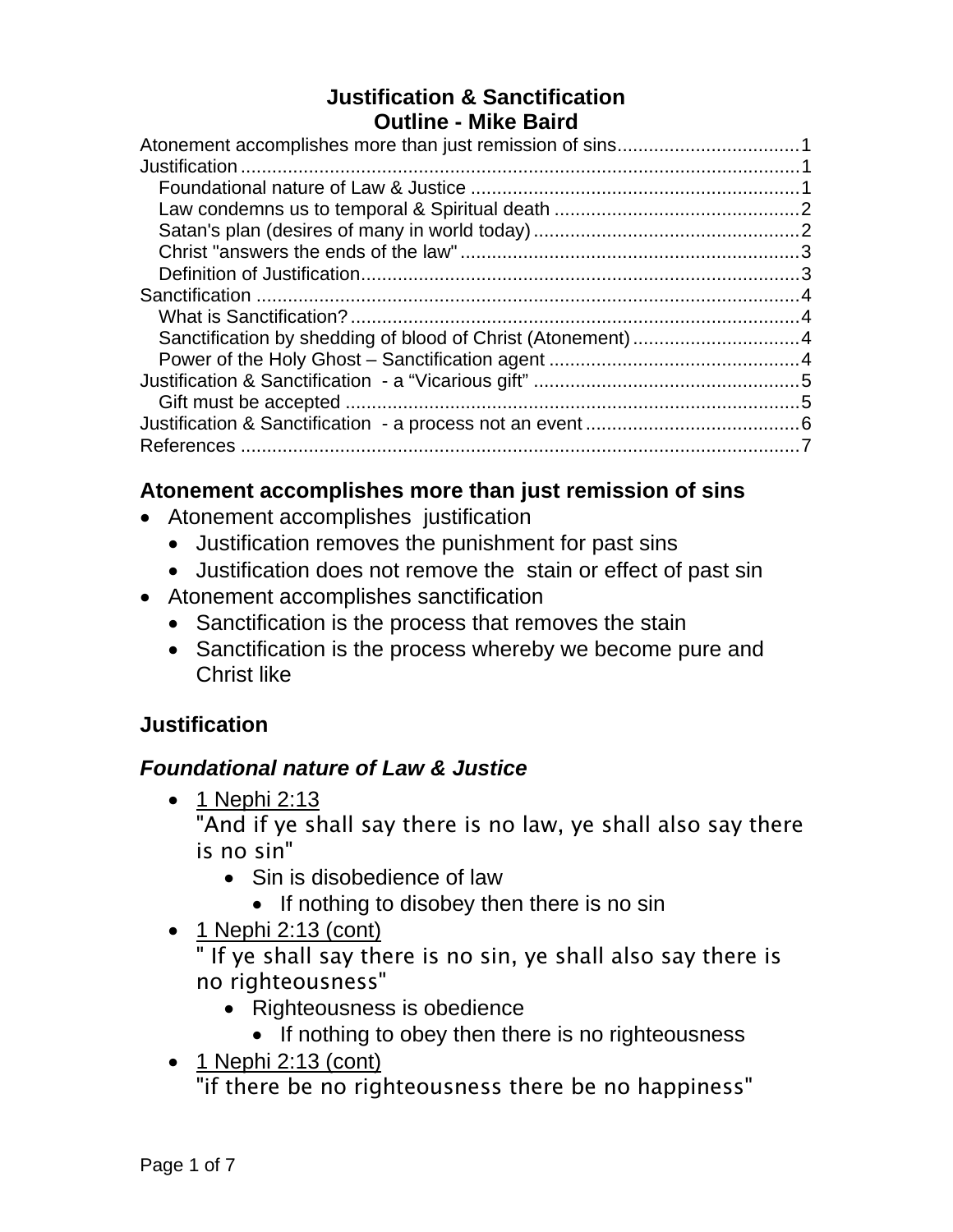- Happiness (effect) only exists if righteousness (cause) is present
- $\bullet$  1 Nephi 2:13 (cont)

"And if there be no righteousness nor happiness there be no punishment nor misery"

- Misery (effect) only exists if sin (cause) is present
- $\bullet$  1 Nephi 2:13 (cont)

"And if these things are not there is no God. And if there is no God we are not, neither the earth; for there could have been no creation of things, neither to act nor to be acted upon; wherefore, all things must have vanished away"

- Without the foundation of Law
	- Lehi concludes there could be no God, earth, mankind
- Without law
	- Cannot predict outcome of actions
	- No such thing as choice (no cause & effect)
	- Existence would simply be chaos
	- We could not act, only be "acted upon"
- $\bullet$  1 Nephi 2:14

"for there is a God, and he hath created all things, both the heavens and the earth, and all things that in them are, both things to act and things to be acted upon"

• Reality is otherwise!

## *Law condemns us to temporal & Spiritual death*

 $\bullet$  1 Nephi 2:5

" ...And by the law no flesh is justified; or, by the law men are cut off. Yea, by the temporal law they were cut off; and also, by the spiritual law they perish fro1 m that which is good, and become miserable forever."

- The law condemns us
	- By virtue of the fall
	- Our own disobedience
	- Would become "miserable forever"

## *Satan's plan (desires of many in world today)*

- Eliminate or get rid of the law
- Would be no sin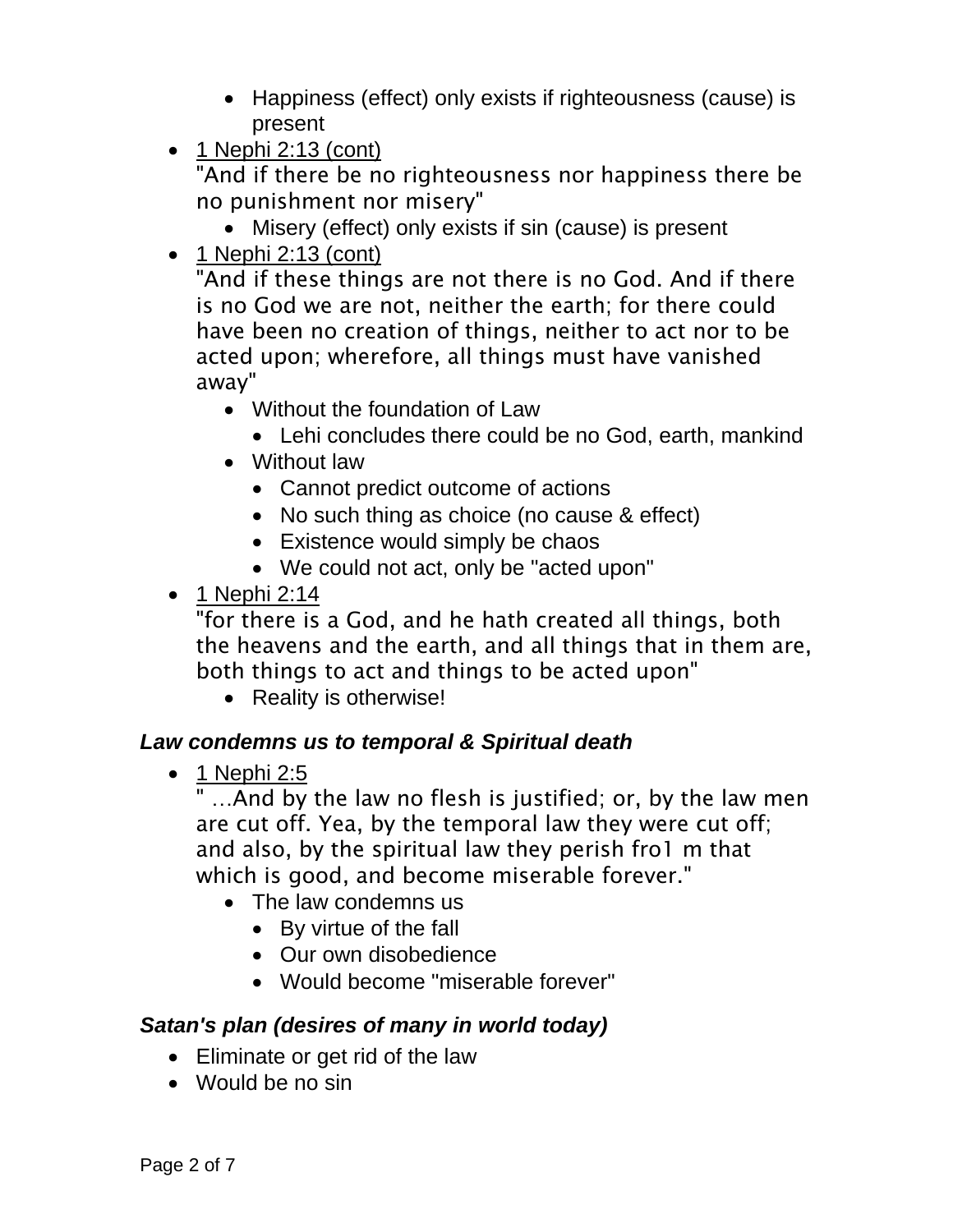Alma 42:1

" ye do try to suppose that it is injustice that the sinner should be consigned to a state of misery"

- The world would have this
- Problem approach would also eliminate potential for happiness also

#### *Christ "answers the ends of the law"*

• 2 Nephi 2:6-7

"6) Wherefore, redemption cometh in and through the Holy Messiah; for he is full of grace and truth. 7) Behold, he offereth himself a sacrifice for sin, to answer the ends of the law, *unto all those* who have a broken heart and a contrite spirit; and *unto none else* can the ends of the law be answered"

- Christ satisfies the ends of the law on our behalf by His own suffering ( 2 Peter 3:18, D&C 19:16-19)
- This done through "the infinite virtue of His great atoning sacrifice" (The Living Christ, The Testimony of the Apostles)
- Pardon comes by grace of Christ
- Condemnation removed without removing the law
- Pardoned & placed in a condition of righteousness
- We are sustained by the law, justice (justified)

## *Definition of Justification*

- One who is pardoned, without sin, quiltless
- Harold B Lee: " Justify means to pronounce free from guilt or blame, or to absolve" (Stand Ye in Holy Places, Pg 51-52 )
- Bruce R McConkie:

" What, then, is the doctrine of justification. . . . To be justified is to be made righteous and therefore to be saved. Men are justified in what they do when their deeds conform to divine standards. Righteous acts are approved of the Lord; they are ratified by the Holy Ghost; they are sealed by the Holy Spirit of Promise; or, in other words, they are justified by the Spirit." (Promised Messiah, p. 344.)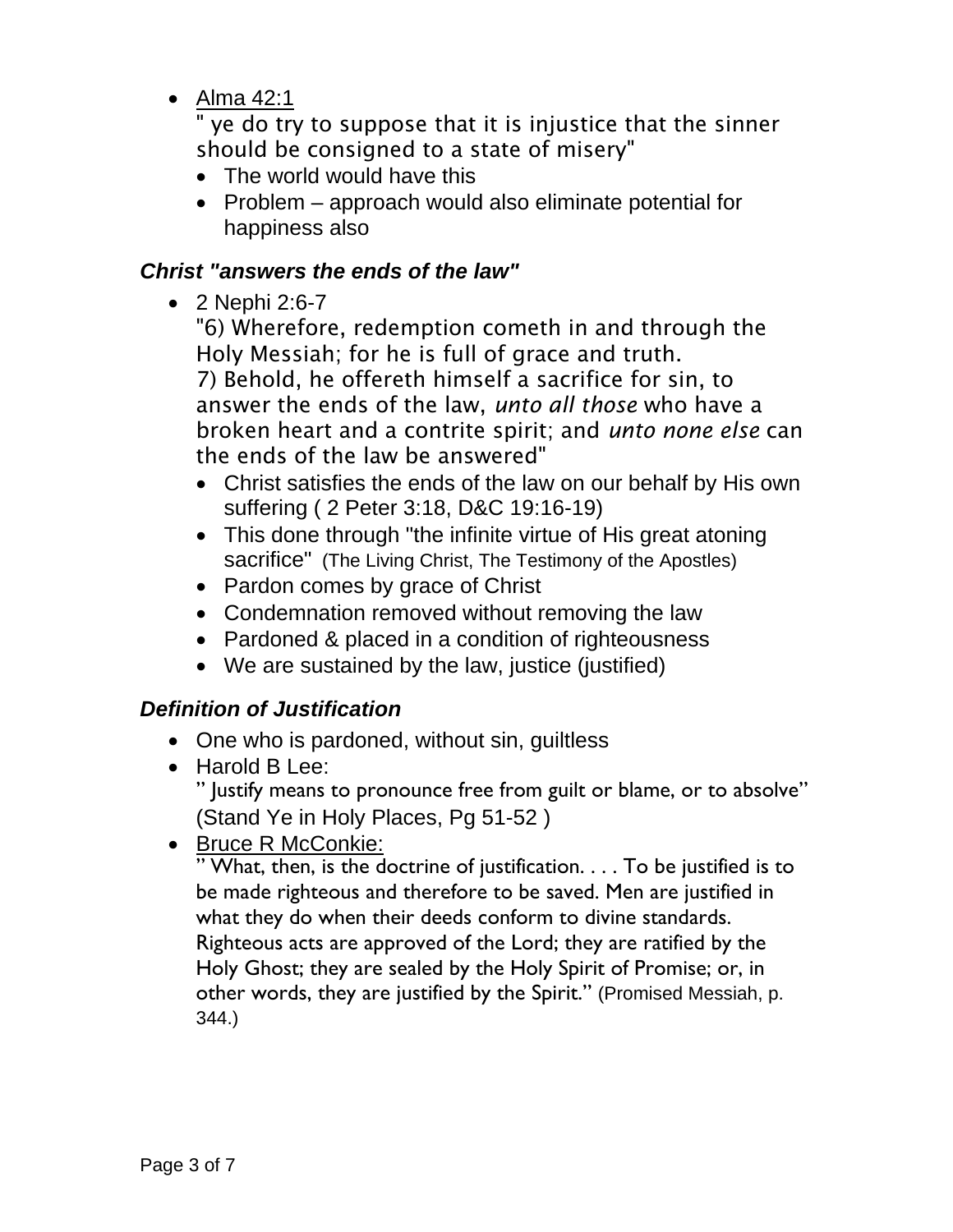## **Sanctification**

#### *What is Sanctification?*

• Bruce R McConkie:

" To be sanctified is to become clean, pure, and spotless; to be free from the blood and sins of the world; to become a new creature of the Holy Ghost, one whose body has been renewed by the rebirth of the Spirit" (Mormon Doctrine, p. 675.)

- Two facets to sanctification
	- Atonement
	- Power of the Holy Ghost

#### *Sanctification by shedding of blood of Christ (Atonement)*

- Christ's blood sanctifies God's repentant children by washing them clean in a way that extends beyond the remission of sins at baptism
	- $\bullet$  D&C 76:40 41

"And this is the gospel, the glad tidings, which the voice out of the heavens bore record unto us—

That he came into the world, even Jesus, to be crucified for the world, and to bear [justify] the sins of the world, and to sanctify the world, and to cleanse it from all unrighteousness"

• Moroni 10:33

" … ye sanctified in Christ by the grace of God, through the shedding of the blood of Christ"

• Moses 6:60 " For by the water ye keep the commandment; by the Spirit ye are justified, and by the blood ye are sanctified"

#### *Power of the Holy Ghost – Sanctification agent*

- The power of the Holy Ghost is the agent that purifies the heart and gives an abhorrence of sin
	- 3 Nephi 27:20 " ye may be sanctified by the reception of the Holy Ghost"
	- Alma 13:12

" Now they, after being sanctified by the Holy Ghost, having their garments made white, being pure and spotless before God, could not look upon sin save it were with abhorrence; and there were many, exceedingly great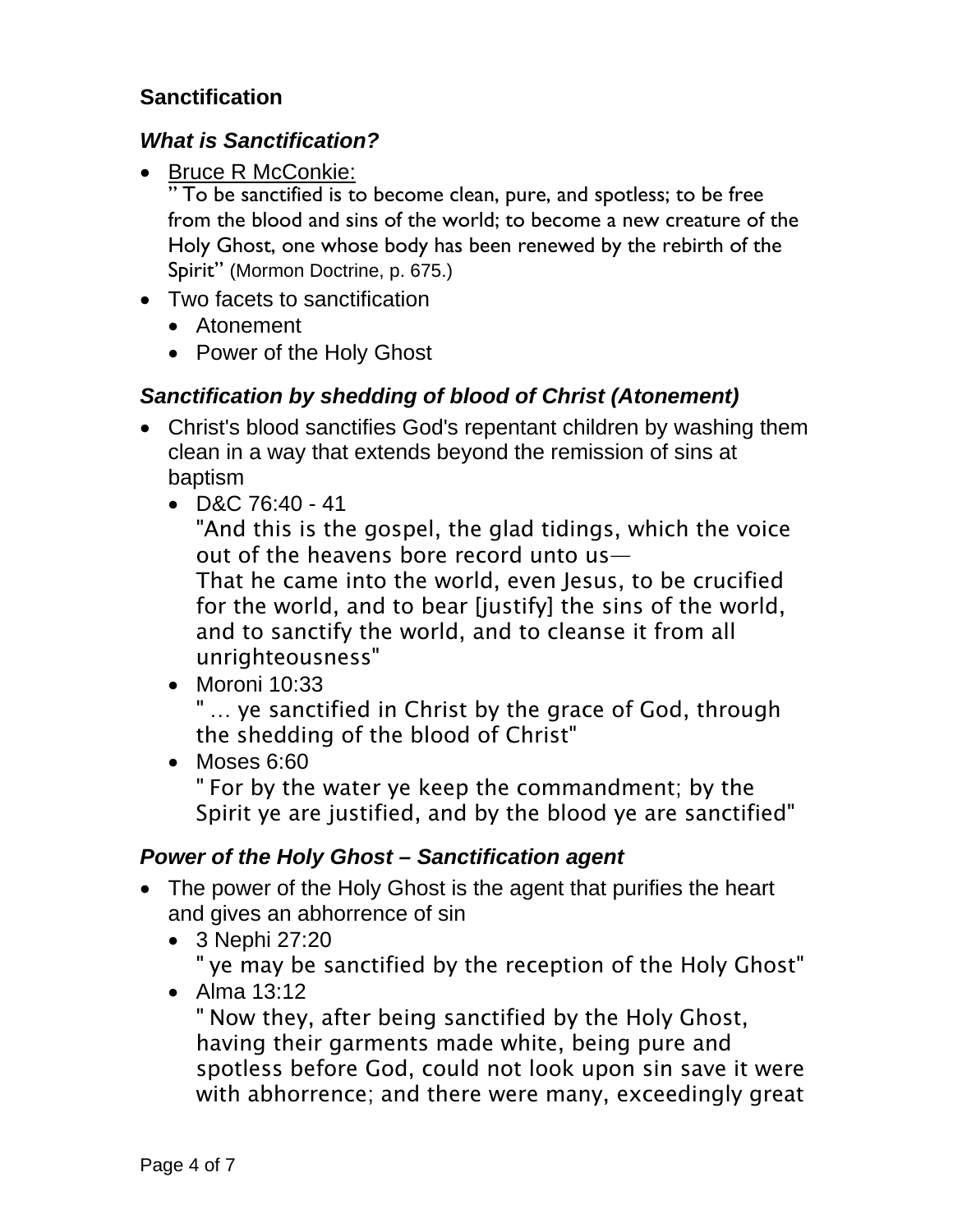many, who were made pure and entered into the rest of the Lord their Gods"

D&C 84:33

" … sanctified by the Spirit unto the renewing of their bodies"

• Bruce R McConkie:

" Truly, the Holy Ghost is a sanctifier, and the extent to which men receive and enjoy the gift of the Holy Ghost is the extent to which they are sanctified" (New Witness to the Articles of Faith, p. 266.)

## **Justification & Sanctification - a "Vicarious gift"**

- "His was a great vicarious gift in behalf of all who would ever live upon the earth. " (The Living Christ, The Testimony of the Apostles)
- D. Todd Christofferson: "Justification and sanctification are the fruit of the Atonement's "infinite virtue," which virtue we also refer to as mercy or grace." (Justification and Sanctification, Ensign, June 2001, p. 18)
- Gift is not earned, yet we must do
	- 2 Nephi 25:23 "for we know that it is by grace that we are saved, after all we can do"
	- D&C 20:31-32

"we know that justification through the grace of our Lord and Savior Jesus Christ is just and true; … we know also, that sanctification through the grace of our Lord and Savior Jesus Christ is just and true, to all those who love and serve God with all their mights, minds, and strength "

# *Gift must be accepted*

D&C 88:33

"For what doth it profit a man if a gift is bestowed upon him, and he receive not the gift?"

- Gift is not earned yet there is something we must do
- We are debtors to Christ and must accept his stipulations for the gift
	- D. Todd Christofferson:

One must choose Christ to receive what Christ offers." (Justification and Sanctification, Ensign, June 2001, p. 18)

Gerald Lund:

" The atoning power of God unto salvation is a freely available gift from him—but our works of righteousness are essential to bring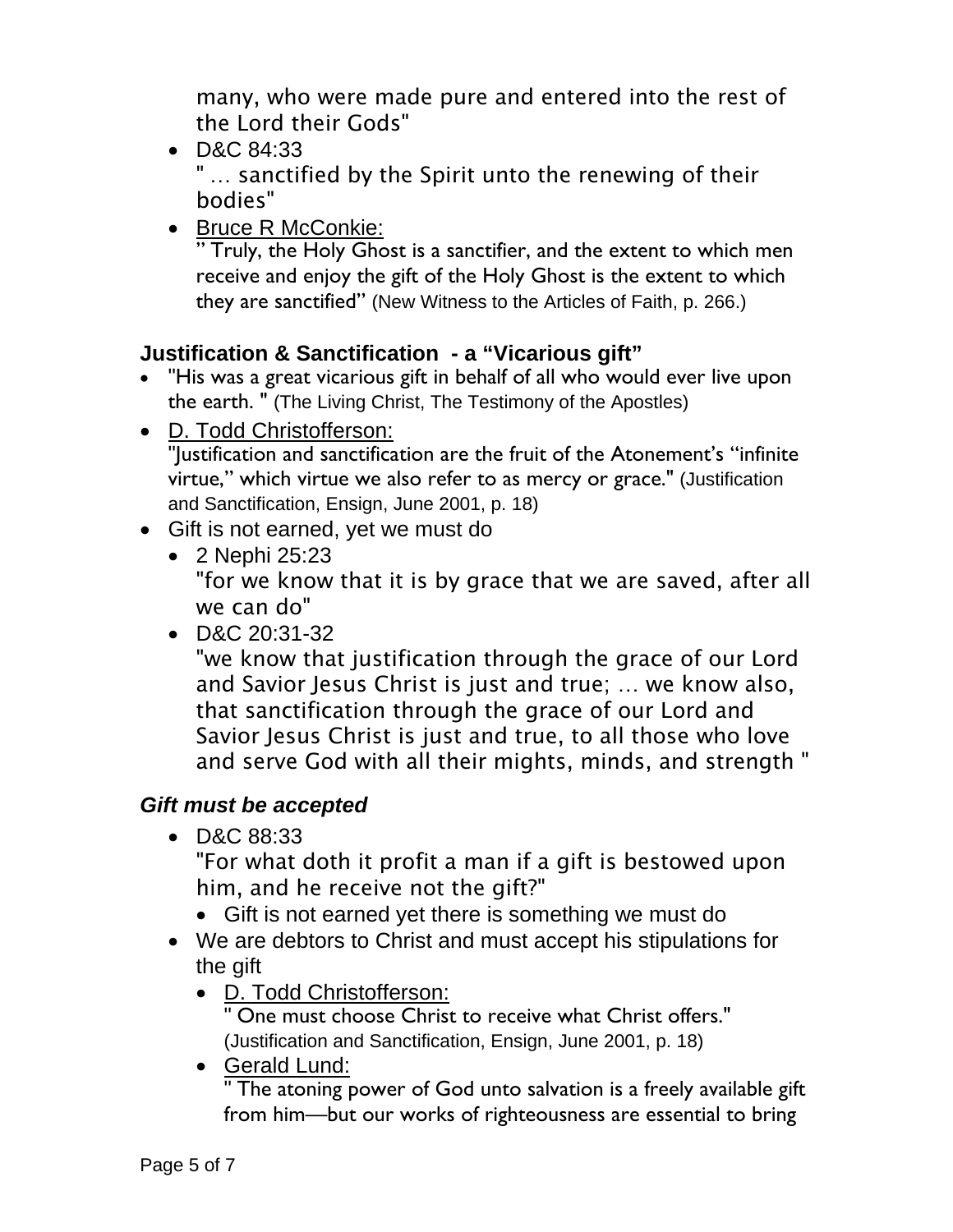the gift into power in our lives" ("Salvation: By Grace or by Works?" Ensign, Apr. 1981, 17)

 $\bullet$  2 Nephi 2:7

"Behold, he offereth himself a sacrifice for sin, to answer the ends of the law, *unto all those* who have a broken heart and a contrite spirit; and *unto none else* can the ends of the law be answered?"

- 2 Nephi 31:17 "do the things which I have told you I have seen that your Lord and your Redeemer should do"
- 3 Nephi 27:20

"Repent, all ye ends of the earth, and come unto me and be baptized in my name, that ye may be sanctified by the reception of the Holy Ghost, that ye may stand spotless before me at the last day"

# **Justification & Sanctification - a process not an event**

2 Nephi 31:19-20

"if ye shall press forward, feasting upon the word of Christ, and *endure to the end*, behold, thus saith the Father: Ye shall have eternal life."

3 Nephi 27:16-17, 19

16) "And it shall come to pass, that whoso repenteth and is baptized in my name shall be filled; and *if he endureth to the end*, behold, him will I hold guiltless before my Father…" 17) "he that *endureth not* unto the end, the same is he that is also hewn down and cast into the fire…"

19) "no unclean thing can enter into his kingdom; therefore nothing entereth into his rest save it be those who have washed their garments in my blood, because of their faith, and the repentance of all their sins, *and their faithfulness unto the end.*"

• Dallin H Oaks:

" the Final Judgment is not just an evaluation of a sum total of good and evil acts--what we have done. It is an acknowledgment of the final effect of our acts and thoughts--what we have become." (The Challenge to Become, Ensign, Nov 2000, p. 32)

D. Todd Christofferson:

"It is clear that our acceptance of the gift of grace is not a single act occurring at a single moment in time, but is instead an ongoing process and obligation " (Justification and Sanctification, Ensign, June 2001, p. 18)